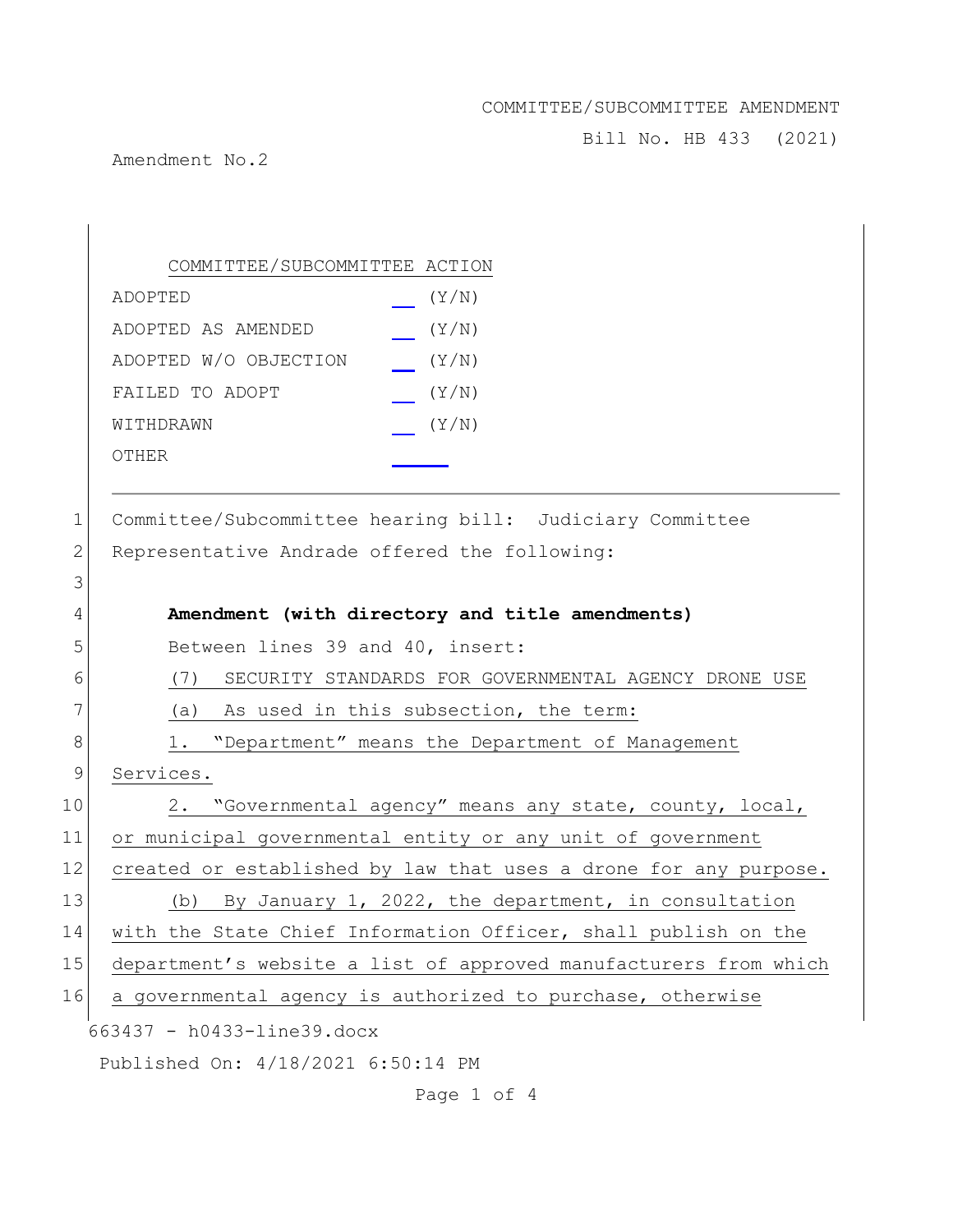Bill No. HB 433 (2021)

Amendment No.2

 acquire, or use a drone, as provided under this section. An approved manufacturer must provide appropriate safeguards to 19 protect the confidentiality, integrity, and availability of data collected, transmitted, and stored by a drone. The department may consult federal agencies and any relevant federal guidance in developing the list of approved manufacturers required under 23 this paragraph. (c) Beginning on the date the department publishes the 25 list of approved drone manufacturers under paragraph  $(b)$ , a 26 governmental agency may only purchase or otherwise acquire a 27 drone from an approved manufacturer. 28 (d) By July 1, 2022, a governmental agency that uses any drone not produced by an approved manufacturer shall submit to the department a comprehensive plan for discontinuing the use of such a drone. The department shall adopt rules identifying the requirements of the comprehensive plan required under this paragraph. (e) By January 1, 2023, all governmental agencies must discontinue the use of a drone not produced by an approved manufacturer. The department shall establish by rule, consistent with any federal guidance on drone security, minimum security requirements for governmental agency drone use to protect the confidentiality, integrity, and availability of data collected, 40 | transmitted, or stored by a drone. The department may consult

663437 - h0433-line39.docx

Published On: 4/18/2021 6:50:14 PM

Page 2 of 4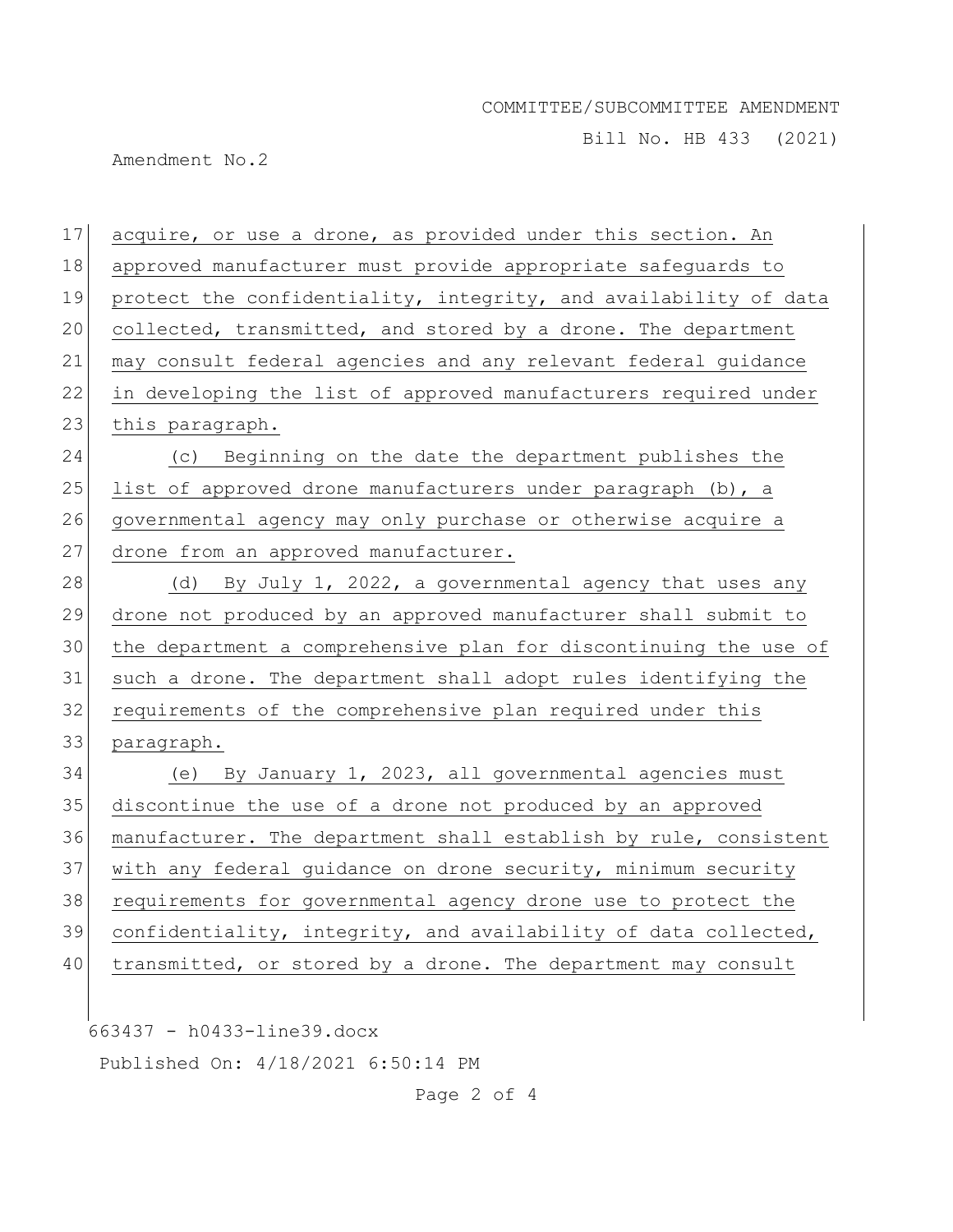Bill No. HB 433 (2021)

Amendment No.2

| 41 | federal agencies in establishing the minimum security            |
|----|------------------------------------------------------------------|
| 42 | requirements required under this paragraph.                      |
| 43 |                                                                  |
| 44 |                                                                  |
| 45 | DIRECTORY AMENDMENT                                              |
| 46 | Remove lines 15-16 and insert:                                   |
| 47 | Statutes, is amended, paragraph (1) is added to subsection (4)   |
| 48 | and a new subsection (7) is added to that section, to read:      |
| 49 |                                                                  |
| 50 |                                                                  |
| 51 | TITLE AMENDMENT                                                  |
| 52 | Remove line 6 and insert:                                        |
| 53 | damage due to natural disasters; defining terms; requiring the   |
| 54 | Department of Management Services, in consultation with a        |
| 55 | specified officer, to publish a list of approved drone           |
| 56 | manufacturers meeting specified security standards; authorizing  |
| 57 | the department to consult specified entities and guidance in     |
| 58 | developing the list; requiring a governmental agency to use a    |
| 59 | drone from the approved list; requiring specified governmental   |
| 60 | agencies to submit a specified plan; requiring the department to |
| 61 | adopt certain rules; requiring governmental agencies to          |
| 62 | discontinue the use of specified drones by a certain date;       |
| 63 | requiring the department to establish minimum security standards |
| 64 | for governmental agency drone use; authorizing the department to |
|    |                                                                  |
|    | 663437 - h0433-line39.docx                                       |

Published On: 4/18/2021 6:50:14 PM

Page 3 of 4